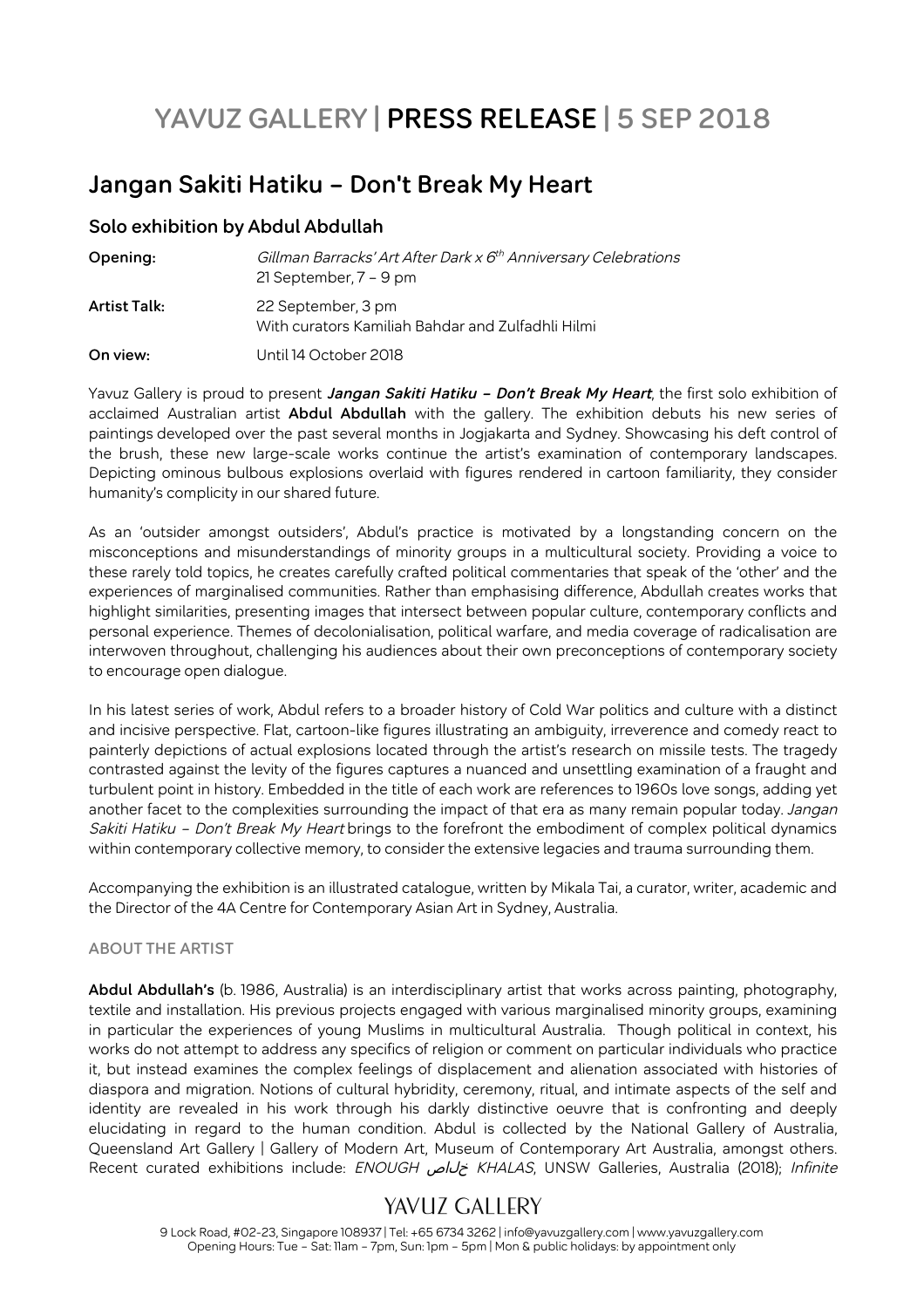conversations, National Gallery Australia (2018); DIASPORA: Exit, Exile, Exodus of Southeast Asia, MAIIAM Contemporary Art Museum, Thailand (2018); Dark Horizons, Pataka Art+Museum, New Zealand (2017); and Jogja Calling, 4A Centre of Contemporary Asian Art, Australia (2016). He participated in the 8th Asia Pacific Triennial of Contemporary Art (2015), and is a four-time Archibald Prize finalist and three-time Sulman Prize finalist, the most prestigious art prizes in Australia, a rarity for an artist of his years.

#### **For inquiries and more information, please contact Caryn Quek at caryn@yavuzgallery.com or tel: +65 6734 3262.**



### **Selected Works**

Don't break my heart, 2018, oil on linen, 240 x 180 cm

### YAVUZ GALLERY

9 Lock Road, #02-23, Singapore 108937 | Tel: +65 6734 3262 | info@yavuzgallery.com | www.yavuzgallery.com Opening Hours: Tue – Sat: 11am – 7pm, Sun: 1pm – 5pm | Mon & public holidays: by appointment only